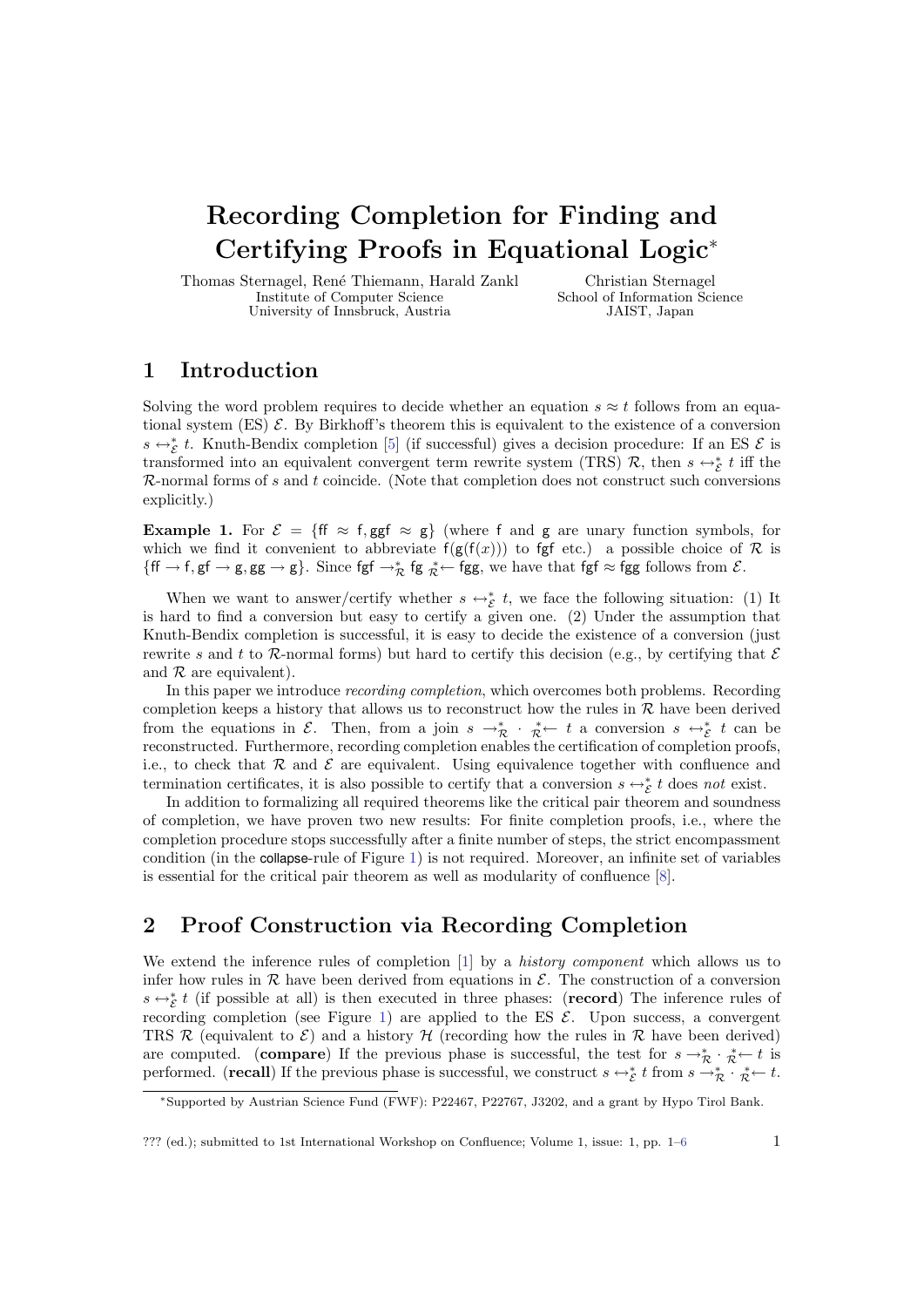Recording Completion T. Sternagel et al.

$$
\frac{(\mathcal{E}, \mathcal{R}, \mathcal{H})}{(\mathcal{E} \cup \{m: s \approx t\}, \mathcal{R}, \mathcal{H} \cup \{m: s \stackrel{j}{\leftarrow} u \stackrel{k}{\rightarrow} t\})} \text{ (deduce)} \qquad \text{if } s \underset{\mathcal{R}}{\underset{\mathcal{R}}{\leftarrow}} u \stackrel{k}{\rightarrow}_{\mathcal{R}} t
$$
\n
$$
\frac{(\mathcal{E} \cup \{i: s \approx t\}, \mathcal{R}, \mathcal{H})}{(\mathcal{E}, \mathcal{R} \cup \{i: s \rightarrow t\}, \mathcal{H})} \text{ (orient)} \qquad \text{if } s > t
$$

$$
\frac{(\mathcal{E}\cup\{i\colon s\approx t\},\mathcal{R},\mathcal{H}\cup\{i\colon s\stackrel{j}{\circ_1}u\stackrel{k}{\circ_2}t\})}{(\mathcal{E},\mathcal{R}\cup\{i\colon t\rightarrow s\},\mathcal{H}\cup\{i\colon t\stackrel{k}{(\circ_2)^{-1}}u\stackrel{j}{(\circ_1)^{-1}}s\})} \text{ (orient, )} \qquad \text{if } t>s
$$

$$
\frac{(\mathcal{E} \cup \{i \colon s \approx t\}, \mathcal{R}, \mathcal{H})}{(\mathcal{E} \cup \{m \colon u \approx t\}, \mathcal{R}, \mathcal{H} \cup \{m \colon u \stackrel{l}{\leftarrow} s \stackrel{i}{\rightarrow} t\})} \text{ (simplify_i)} \quad \text{if } s \stackrel{l}{\rightarrow}_{\mathcal{R}} u
$$

$$
\frac{(\mathcal{E} \cup \{i : s \approx t\}, \mathcal{R}, \mathcal{H})}{(\mathcal{E} \cup \{m : s \approx u\}, \mathcal{R}, \mathcal{H} \cup \{m : s \stackrel{i}{\rightarrow} t \stackrel{l}{\rightarrow} u\})} \text{ (simplify}_{t}) \qquad \text{if } t \stackrel{l}{\rightarrow}_{\mathcal{R}} u
$$

$$
\frac{\bigcup \{i \colon s \approx s\}, \mathcal{R}, \mathcal{H} \cup \{i \colon s \circ_1 v \circ_2 s\}\big)}{(\mathcal{E}, \mathcal{R}, \mathcal{H})} \text{ (delete)}
$$
\n
$$
(\mathcal{E}, \mathcal{R} \cup \{i \colon s \to t\} \mathcal{H})
$$

$$
\frac{(\mathcal{E}, \mathcal{R} \cup \{i : s \to t\}, \mathcal{H})}{(\mathcal{E}, \mathcal{R} \cup \{m : s \to u\}, \mathcal{H} \cup \{m : s \stackrel{i}{\to} t \stackrel{j}{\to} u\})} \text{ (composite)} \quad \text{if } t \stackrel{j}{\to}_{\mathcal{R}} u
$$
\n
$$
\frac{(\mathcal{E}, \mathcal{R} \cup \{i : s \to t\}, \mathcal{H})}{(\mathcal{E} \cup \{m : u \approx t\}, \mathcal{R}, \mathcal{H} \cup \{m : u \stackrel{j}{\to} s \stackrel{i}{\to} t\})} \text{ (collapse)} \quad \text{if } s \stackrel{j}{\to}_{\mathcal{R}} u
$$

<span id="page-1-0"></span>Figure 1: The inference rules of recording completion.

In the sequel we give more details for each of the phases.

Record. The record phase uses the inference rules from Figure [1](#page-1-0) where every rule/equation is annotated by a unique index i. Here,  $\stackrel{i}{\rightarrow}R$  denotes an R-reduction using the rule with index i. The inference rules are similar to the standard rules except for the following two differences: In the collapse-rule we dropped the condition of strict encompassment. Since we only consider finite runs, this condition is no longer required for soundness (cf. Theorem [1\)](#page-2-0). Furthermore, there is a new history component H whose entries are of the form  $i : s \circ_1 u \circ_2 t$  where i is the index of the entry, j and k are indices of equations/rules, s, u, and t are terms, and  $\circ_1, \circ_2 \in \{\leftarrow, \rightarrow, \approx\}.$ 

Let us take a closer look at the extended inference rules. For deduce the peak  $s \stackrel{j}{\leftarrow} R u \stackrel{k}{\rightarrow} R t$ that triggers the new equation  $s \approx t$  is stored in a history entry (where m is assumed to be a fresh index that is larger than every earlier index). By orient, we orient an equation from left to right and the corresponding history entry remains unchanged, whereas by orient<sub>r</sub> we orient an equation from right to left and thus have to "mirror" the corresponding history entry. Here  $>$  is a reduction order, which is part of the input. The rules simplify, and simplify, are used to  $R$ -rewrite a left- or right-hand side of an equation. With delete we remove trivial equations from  $\mathcal E$  and the corresponding history entry from  $\mathcal H$ . Finally, compose rewrites a right-hand side of a rule in  $R$  while collapse does the same for left-hand sides.

We write  $(\mathcal{E}_i, \mathcal{R}_i, \mathcal{H}_i) \sim (\mathcal{E}_{i+1}, \mathcal{R}_{i+1}, \mathcal{H}_{i+1})$  for the application of an arbitrary inference rule to the triple  $(\mathcal{E}_i, \mathcal{R}_i, \mathcal{H}_i)$  resulting in  $(\mathcal{E}_{i+1}, \mathcal{R}_{i+1}, \mathcal{H}_{i+1})$ .

**Definition 1.** A run of recording completion for  $\mathcal{E}$  is a finite sequence  $(\mathcal{E}_0, \mathcal{R}_0, \mathcal{H}_0) \sim^n$  $(\mathcal{E}_n, \mathcal{R}_n, \mathcal{H}_n)$  of rule applications, where  $\mathcal{E}_0 = \{i : s \approx t \mid s \approx t \in \mathcal{E}\}\$  with fresh index i for each equation,  $\mathcal{R}_0 = \emptyset$ , and the initial history is  $\mathcal{H}_0 = \{i : s \stackrel{i}{\to} t \approx t \mid i : s \approx t \in \mathcal{E}_0\}$ .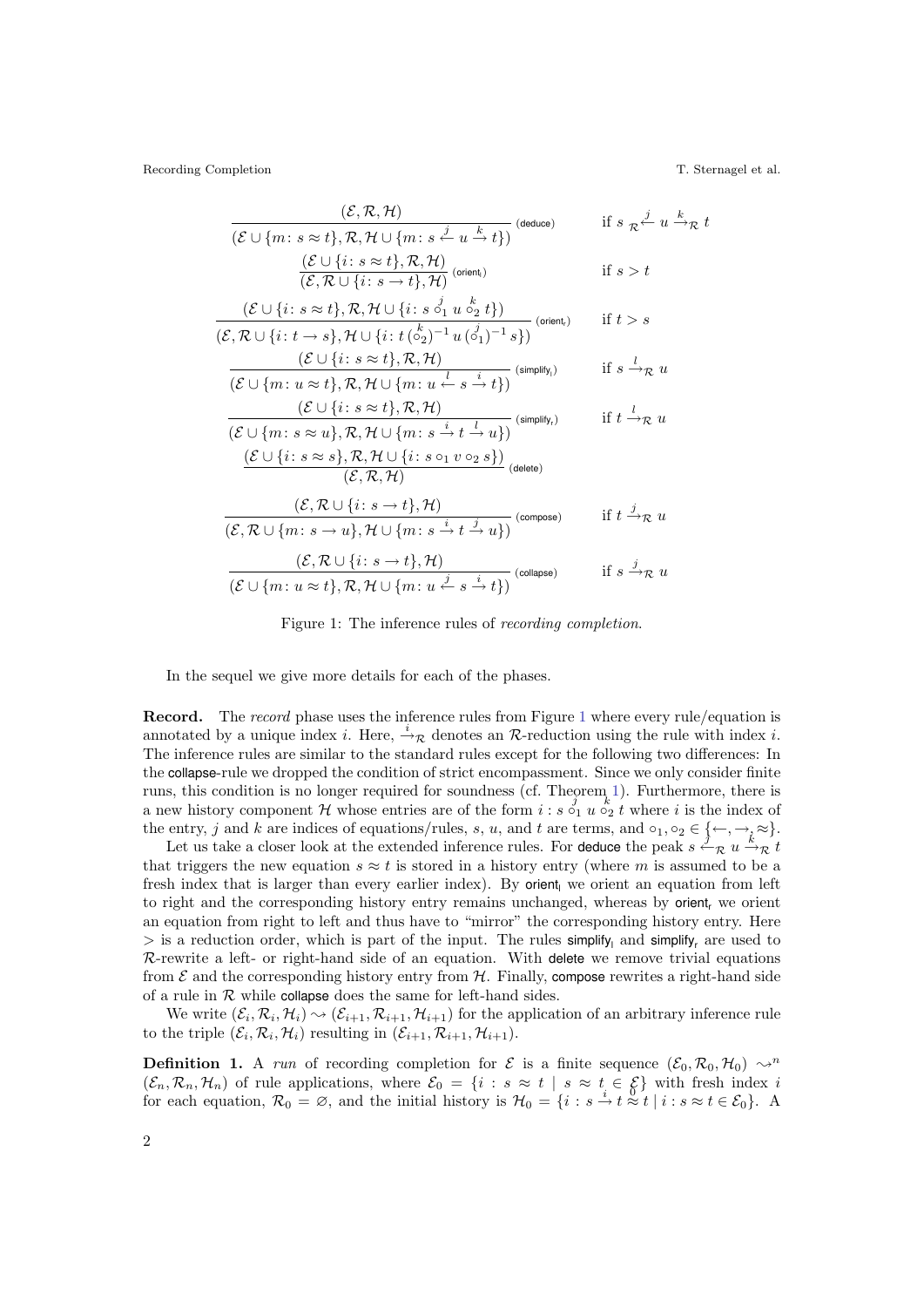|                    | $\mathcal{E}_0$   | $\mathcal{R}_0$ |  | $\mathcal{H}_0$                                                   |                  |  | $\mathcal{R}_n$ |  | $\mathcal{H}_n$                                                                                   |
|--------------------|-------------------|-----------------|--|-------------------------------------------------------------------|------------------|--|-----------------|--|---------------------------------------------------------------------------------------------------|
|                    | 1: ff $\approx$ f |                 |  | $\varnothing$ 1: ff $\stackrel{1}{\rightarrow}$ f $\approx$ f     |                  |  |                 |  | $\varnothing$ 1: ff $\rightarrow$ f 1: ff $\stackrel{1}{\rightarrow}$ f $\stackrel{0}{\approx}$ f |
|                    |                   |                 |  | 2: $ggf \approx g$ 2: $ggf \stackrel{2}{\rightarrow} g \approx g$ |                  |  |                 |  | 4: $gf \rightarrow g$ 2: $ggf \stackrel{2}{\rightarrow} g \stackrel{0}{\approx} g$                |
|                    |                   |                 |  |                                                                   |                  |  |                 |  | 5: $gg \rightarrow g$ 3: $ggf \leftarrow ggff \stackrel{2}{\rightarrow} gf$                       |
|                    |                   |                 |  |                                                                   |                  |  |                 |  | 4: gf $\stackrel{3}{\leftarrow}$ ggf $\stackrel{2}{\rightarrow}$ g                                |
|                    |                   |                 |  |                                                                   |                  |  |                 |  | 5: $gg \stackrel{4}{\leftarrow} ggf \stackrel{2}{\rightarrow} g$                                  |
| (a) Initial state. |                   |                 |  |                                                                   | (b) Final state. |  |                 |  |                                                                                                   |

<span id="page-2-3"></span><span id="page-2-1"></span>Table 2: Example of recording completion.

<span id="page-2-2"></span>run is successful if  $\mathcal{E}_n = \emptyset$  and all critical pairs of  $\mathcal{R}_n$  that are not contained in  $\bigcup_{i \leq n} \mathcal{E}_i$  are joinable by  $\mathcal{R}_n$ . A run is *sound* if  $\mathcal{R}_n$  is convergent and equivalent to  $\mathcal{E}_0$ .

The requirement on critical pairs for a successful run can be replaced by local confluence of  $\mathcal{R}_n$ .

**Example [2](#page-2-1).** Recall  $\mathcal{E}$  from Example [1.](#page-0-0) We start with the triple depicted in Table 2[\(a\)](#page-2-2) and perform recording completion. Note that LPO with empty precedence orients all emerging rules in the desired direction. After orienting rules 1 and 2 from left to right we deduce a critical pair between rules 2 and 1, resulting in the equation 3 : ggf  $\approx$  gf and the history entry  $3:$  ggf  $\stackrel{\perp}{\leftarrow}$ ggff $\stackrel{\sim}{\rightarrow}$ gf. Next we simplify the left-hand side of equation 3 by an application of rule 2 and obtain the equation  $4 : g \approx gf$  with corresponding history entry  $4 : g \stackrel{2}{\leftarrow} ggf \stackrel{3}{\rightarrow} gf$ . Orienting rule 4 from right to left causes the history entry to be mirrored, i.e.,  $4: gf \stackrel{?}{\leftarrow} gf \stackrel{?}{\rightarrow} g.$  Rules 2 and 4 allow to deduce equation 5 :  $gg \approx g$  with history 5 :  $gg \stackrel{4}{\leftarrow} ggf \stackrel{2}{\rightarrow} g$ , which we orient from left to right. Collapsing the left-hand side of rule 2 with rule 5 yields 6 : gf  $\approx$  g with 6 : gf $\stackrel{5}{\leftarrow}$ ggf $\stackrel{2}{\rightarrow}$ g. Now rule 4 simplifies equation 6 into 7 :  $g \approx g$  with 7 :  $g \stackrel{4}{\leftarrow} gf \stackrel{6}{\rightarrow} g$ , which is immediately deleted afterwards. Finally,  $\mathcal{E}_n$  is empty and as all remaining critical pairs of  $\mathcal{R}_n$  are joinable, the procedure can be stopped. Since there is no rule with index 6, the history entry 6 can be dropped. Hence, we obtain the result depicted in Table [2](#page-2-1)[\(b\)](#page-2-3) where  $\mathcal{R}_n$  is convergent and equivalent to  $\mathcal{E}_0$ .

We have formalized soundness of recording completion in  $\text{IsaF}$  [\[7\]](#page-5-4) (see Completion.thy).

<span id="page-2-0"></span>Theorem 1. Every successful run of recording completion is sound.

 $\Box$ 

**Compare.** Let  $(\mathcal{E}, \emptyset, \mathcal{H}_0) \sim^n (\emptyset, \mathcal{R}, \mathcal{H}_n)$  be a successful run of recording completion and  $s \approx t$  an equation. In the *compare* phase we test joinability of the terms s and t with respect to R. If the two terms are joinable, then  $s \approx t$  follows from E and the next phase constructs an E-conversion  $s \leftrightarrow_{\mathcal{E}}^* t$ . Otherwise,  $s \not\approx t$  w.r.t. E. The *compare* phase is sound (cf. Theorem [1\)](#page-2-0).

**Recall.** Let  $(\mathcal{E}, \varnothing, \mathcal{H}_0) \sim^n (\varnothing, \mathcal{R}, \mathcal{H}_n)$  be a run of recording completion. Then the recall phase transforms a join  $s \to^*_{\mathcal{R}} \cdot^*_{\mathcal{R}} \leftarrow t$  into a conversion  $s \to^*_{\mathcal{E}} t$  as follows. For each step  $t_1 \stackrel{i}{\to} t_2$ where the index i is not in E the corresponding history entry is inserted. Let  $i : \ell \to r$  be the rule with index *i*. Then there must be a history entry  $i : \ell \stackrel{j}{\circ_1} u \stackrel{k}{\circ_2} r$ , a position *p*, and a substitution  $\sigma$  such that  $t_1|_p = \ell \sigma$  and  $t_2|_p = r\sigma$ . The step  $t_1 \stackrel{i}{\rightarrow} t_2$  is replaced by the conversion  $t_1 \, \delta_1 \, t_1[u\sigma]_p \, \delta_2 \, t_2$ . This process terminates since  $i > j, k$ , i.e., any history entry (not in  $\mathcal{H}_0$ ) refers to smaller indices and finally we arrive at a conversion using indices from  $\mathcal{E}$ .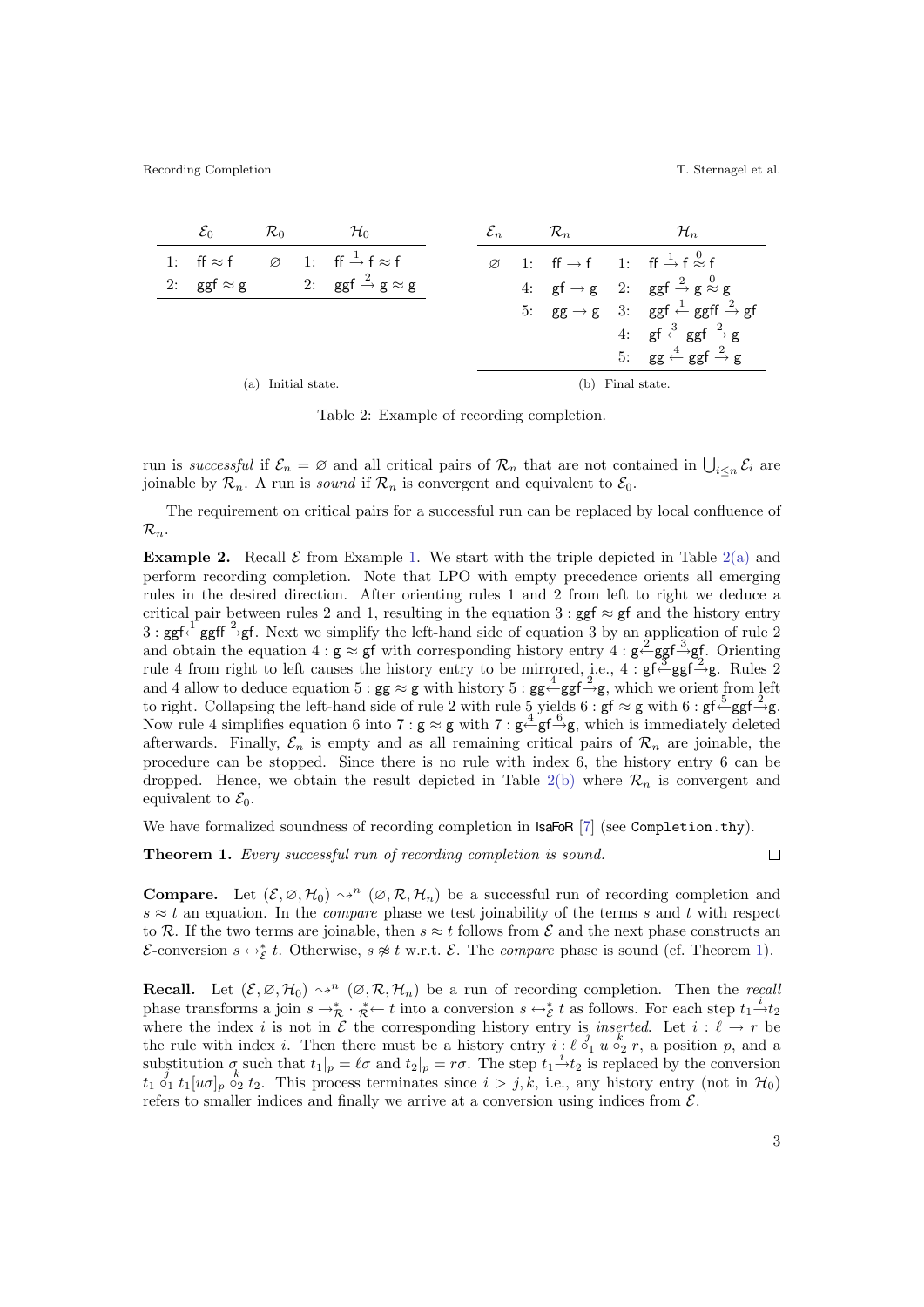Recording Completion T. Sternagel et al.

The next lemma states the desired property of the recall phase. Note that we do not need a successful run of recording completion but any join  $s \to \pi^* \to \pi^* \to t$  is transformed into  $s \leftrightarrow \xi$  t.

**Lemma 1.** Let  $(\mathcal{E}, \varnothing, \mathcal{H}_0) \rightsquigarrow^n (\mathcal{E}_n, \mathcal{R}, \mathcal{H}_n)$  be a run of recording completion. Then the recall phase transforms any join using rules from  $\mathcal R$  into a conversion using rules from  $\mathcal E$ .  $\Box$ 

Alternatively, one can ensure  $\leftrightarrow_{\mathcal{R}}^* \subseteq \leftrightarrow_{\mathcal{E}}^*$  to derive  $s \leftrightarrow_{\mathcal{E}}^* t_i$  from  $s \to_{\mathcal{R}}^* \cdot \mathcal{R} \leftarrow t$ . The former can be established by showing that all history entries  $i: s' \circ_1 u \circ_2 t'$  are consequences of  $\mathcal{E}$  (i.e.,  $s' \leftrightarrow_{\mathcal{E}}^* t'$  and can thus be used as auxiliary equations. To avoid cyclic references, history entries are processed in order of their indices. This approach requires the certifier to support such auxiliary equations. In return, proofs become much shorter as the history itself is the proof of  $\leftrightarrow_{\mathcal{R}}^* \subseteq \leftrightarrow_{\mathcal{E}}^*$  which obviously has linear size. In contrast, the recall phase might produce certificates where the conversion  $s \leftrightarrow_{\mathcal{E}}^* t$  is exponentially larger than the join  $s \rightarrow_{\mathcal{R}}^* \cdot \mathcal{E} \leftarrow t$ .

#### 3 Formalization and Certification

To maximize the reliability of the computed results, we have developed a verified certifier using the proof assistant Isabelle/HOL. Based on IsaFoR [\[7\]](#page-5-4) the code generation facilities of Isabelle/HOL allow to generate the verified certifier CeTA, which is able to certify or falsify conversions, completion proofs, and equational proofs and disproofs which are performed via completion.<sup>[1](#page-2-0)</sup> For the latter, although Theorem 1 has been formalized, it is not checked whether the completion rules are applied correctly. Instead it is just verified if the result of the completion procedure is a convergent TRS equivalent to the initial set of equations.

To decide whether  $s \leftrightarrow_{\mathcal{E}}^* t$  holds it suffices to find a convergent TRS R that is equivalent to  ${\mathcal E}$  and decide whether the R-normal forms of  $s$  and  $t$  coincide.

For equivalence of R and E we have to consider two directions. To decide  $\leftrightarrow_{\mathcal{E}}^* \subseteq \leftrightarrow_{\mathcal{R}}^*$ , by convergence of R we just have to check that for all  $s \approx t \in \mathcal{E}$ , the R-normal forms of s and t coincide. For the other direction,  $\leftrightarrow_{\mathcal{R}}^* \subseteq \leftrightarrow_{\mathcal{E}}^*$ , we have to guarantee  $\ell \leftrightarrow_{\mathcal{E}}^* r$  for all  $\ell \to r \in \mathcal{R}$ . Here, we use the information from recording completion to get the required derivations.

Hence, to certify that such a proof is correct we have to guarantee that  $\mathcal R$  is convergent by showing termination and local confluence. Concerning termination, already several techniques have been formalized in  $IsaFoR$ . Hence, the new part is on the certification of local confluence. Here, the key technique is the critical pair theorem of Huet [\[3\]](#page-5-5)—making a result by Knuth and Bendix [\[5\]](#page-5-0) explicit. It states that  $\mathcal R$  is locally confluent iff all critical pairs of  $\mathcal R$  are joinable.

During the formalization we detected that in general (no assumption on the set of variables  $V$ ) there is a problem of renaming variables in rules for building critical pairs. To solve this problem without demanding an infinite set of variables, we see two alternatives: Either keep the set of variables and when building critical pairs try to rename variables apart as good as possible; or use an enlarged set of variables in the definition of critical pairs (so that there are enough variables to perform renamings). It turns out that for both alternatives the critical pair theorem does not hold.

For the first alternative it is easy to see that joinability of critical pairs does not imply local confluence. To this end, consider  $V = \{x\}$  and  $\mathcal{R} = \{f(a, x) \rightarrow a, f(x, b) \rightarrow b\}$ . This TRS is not locally confluent due to the peak  $a \leftarrow f(a, b) \rightarrow b$ . But without changing V it is not possible to rename the variables of the two rules in  $R$  apart, such that their left-hand sides are unifiable. Hence, for the first alternative all critical pairs are joinable.

<span id="page-3-0"></span> $1$ Both IsaFoR and CeTA are freely available from <http://cl-informatik.uibk.ac.at/software/ceta/>.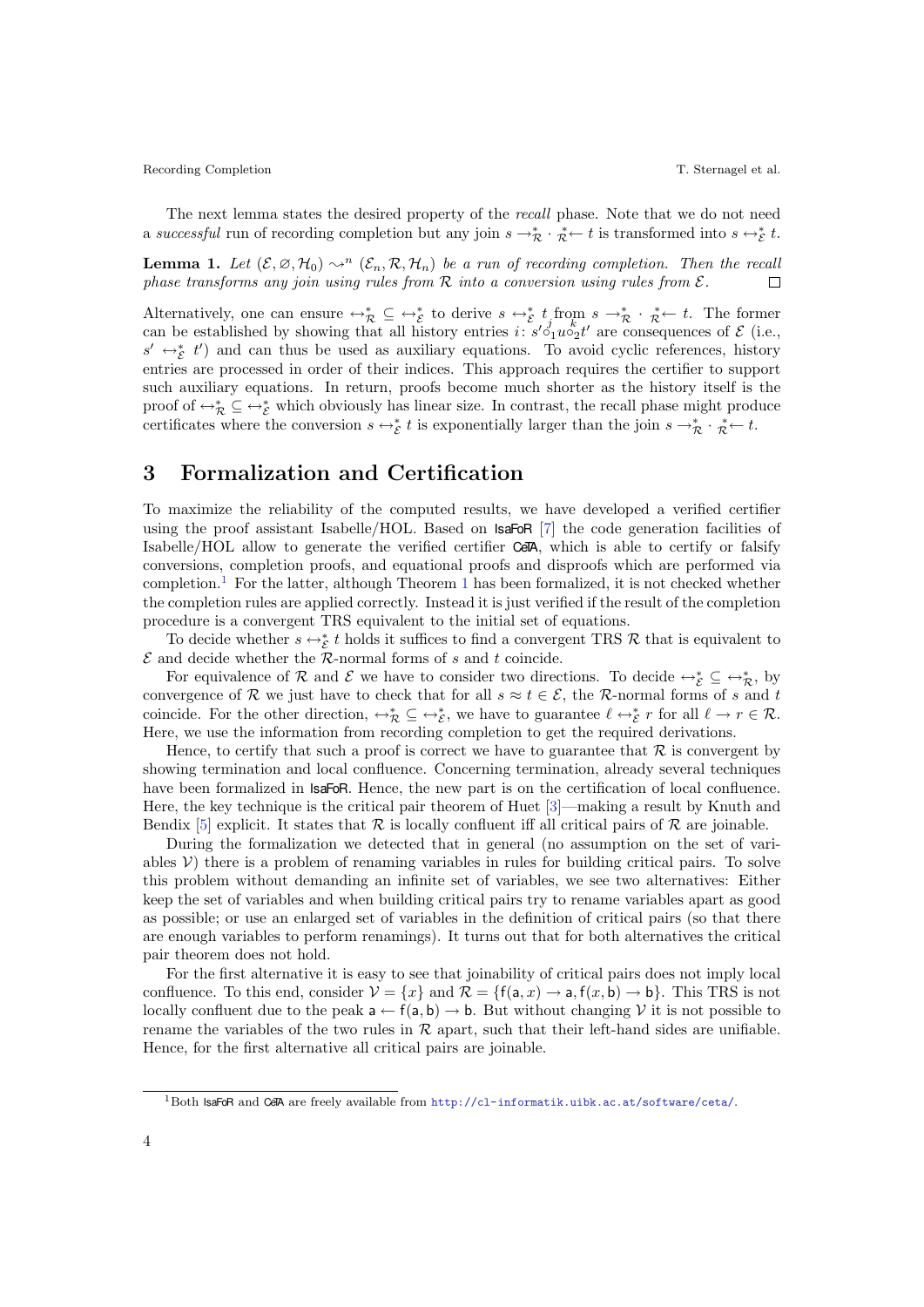Recording Completion T. Sternagel et al.

$$
\mathcal{R}_1
$$
\n
$$
f(g(x_1, x_2), g(x_3, x_4)) \to h(x_1, h(x_2, g(x_3, x_4)))
$$
\n
$$
f(g(g(x_1, x_2), g(x_3, x_4)), x_5) \to h(x_5, h(g(x_1, x_2), g(x_3, x_4)))
$$
\n
$$
\mathcal{R}_2
$$
\n
$$
h(g(t, x_1), h(x_2, x_3)) \to c
$$
\n
$$
h(g(y, x_1), h(g(x_2, x_3), g(x_4, x_5))) \to c
$$
\n
$$
h(g(x_1, t), h(x_2, x_3)) \to c
$$
\n
$$
h(g(x_1, y), h(g(x_2, x_3), g(x_4, x_5))) \to c
$$
\n
$$
h(x_1, h(g(t, x_2), x_3)) \to c
$$
\n
$$
h(g(x_1, x_2), h(g(y, x_3), g(x_4, x_5))) \to c
$$
\n
$$
h(x_1, h(x_2, g(t, x_3))) \to c
$$
\n
$$
h(g(x_1, x_2), h(g(x_3, y), g(x_4, x_5))) \to c
$$
\n
$$
h(x_1, h(x_2, g(t, x_3))) \to c
$$
\n
$$
h(g(x_1, x_2), h(g(x_3, x_4), g(y, x_5))) \to c
$$
\n
$$
h(g(x_1, x_2), h(g(x_3, x_4), g(x_5, y))) \to c
$$

<span id="page-4-0"></span>Table 3: Rule schema for  $\mathcal{R}_c$  with  $y \in \mathcal{V}$  and  $t \in \{c, f(x_4, x_5), g(x_4, x_5), h(x_4, x_5)\}.$ 

For the second alternative,  $R$  may be locally confluent although not every critical pair is joinable: the next example shows that if  $\mathcal V$  is finite and  $\mathcal R$  is locally confluent, then it need not be the case that all critical pairs of  $R$  are joinable.

**Example 3.** Let  $\mathcal{R}_c = \bigcup_{i=1}^4 \mathcal{R}_i$  be the TRS over  $\mathcal{F} = \{\mathsf{f}, \mathsf{g}, \mathsf{h}, \mathsf{c}\}$  and  $\mathcal{V} = \{x_1, \dots, x_5\}$  depicted in Table [3.](#page-4-0) It is constructed in such a way that each term  $h(g(t_1, t_2), h(g(t_3, t_4), g(t_5, t_6)))$  can be reduced to c (via  $\mathcal{R}_2$  if some  $t_i$  is not a variable and via  $\mathcal{R}_3$  if  $t_i = t_j$  for  $i < j$ ). Since there are only five different variables in V, indeed every term  $h(g(t_1, t_2), h(g(t_3, t_4), g(t_5, t_6)))$  can be reduced to c. Moreover, all critical pairs, for which one of the rules is taken from  $\mathcal{R}_c \setminus \mathcal{R}_1$ , are joinable. Hence, the only critical pair that remains to be considered arises between the two rules of  $\mathcal{R}_1$  where  $u = f(g(g(x_1, x_2), g(x_3, x_4)), g(x_5, x_6))$ :

$$
\mathsf{h}(\mathsf{g}(x_1,x_2),\mathsf{h}(\mathsf{g}(x_3,x_4),\mathsf{g}(x_5,x_6))) \leftarrow u \rightarrow \mathsf{h}(\mathsf{g}(x_5,x_6),\mathsf{h}(\mathsf{g}(x_1,x_2),\mathsf{g}(x_3,x_4)))
$$

This critical pair is not joinable, as both terms are  $\mathcal{R}_c$ -normal forms. However,  $\mathcal{R}_c$  is confluent since every *instance* of the critical pair (w.r.t.  $\mathcal{T}(\mathcal{F}, \mathcal{V})$ ) is joinable to c.

The example shows that confluence depends on the set of variables which most often is assumed to be infinite. Without this assumption, the requirement that all critical pairs have to be joinable can be too strict.<sup>[2](#page-4-1)</sup> Another important consequence is that in the case of finite  $V$ , Toyama's modularity result for confluence [\[8\]](#page-5-1) does no longer hold.

#### Corollary 1. Confluence is not a modular property of TRSs for an arbitrary set of variables.

To summarize, it is not possible to formalize the critical pair theorem for arbitrary sets  $\mathcal V$ . Hence, we formalized it for strings, where it is conveniently possible to rename variables of rules apart without changing the type of variables (by using different prefixes). Of course, if  $\mathcal V$  is infinite we can always obtain a renaming function (take some fresh variables) by the Axiom of Choice. However, then the definition of critical pairs is not executable.

**Theorem 2.** A TRS over  $\mathcal{T}(\mathcal{F}, String)$  is locally confluent iff all critical pairs are joinable.

Note that the theorem does not require any variable-condition for  $R$ . Hence,  $R$  may, e.g., contain left-hand sides which are variables or free variables in right-hand sides.

<span id="page-4-1"></span><sup>&</sup>lt;sup>2</sup>We have only shown this result for  $|V| = 5$ . However,  $\mathcal{R}_c$  can be adapted to any finite V with  $5 \le |V|$ .